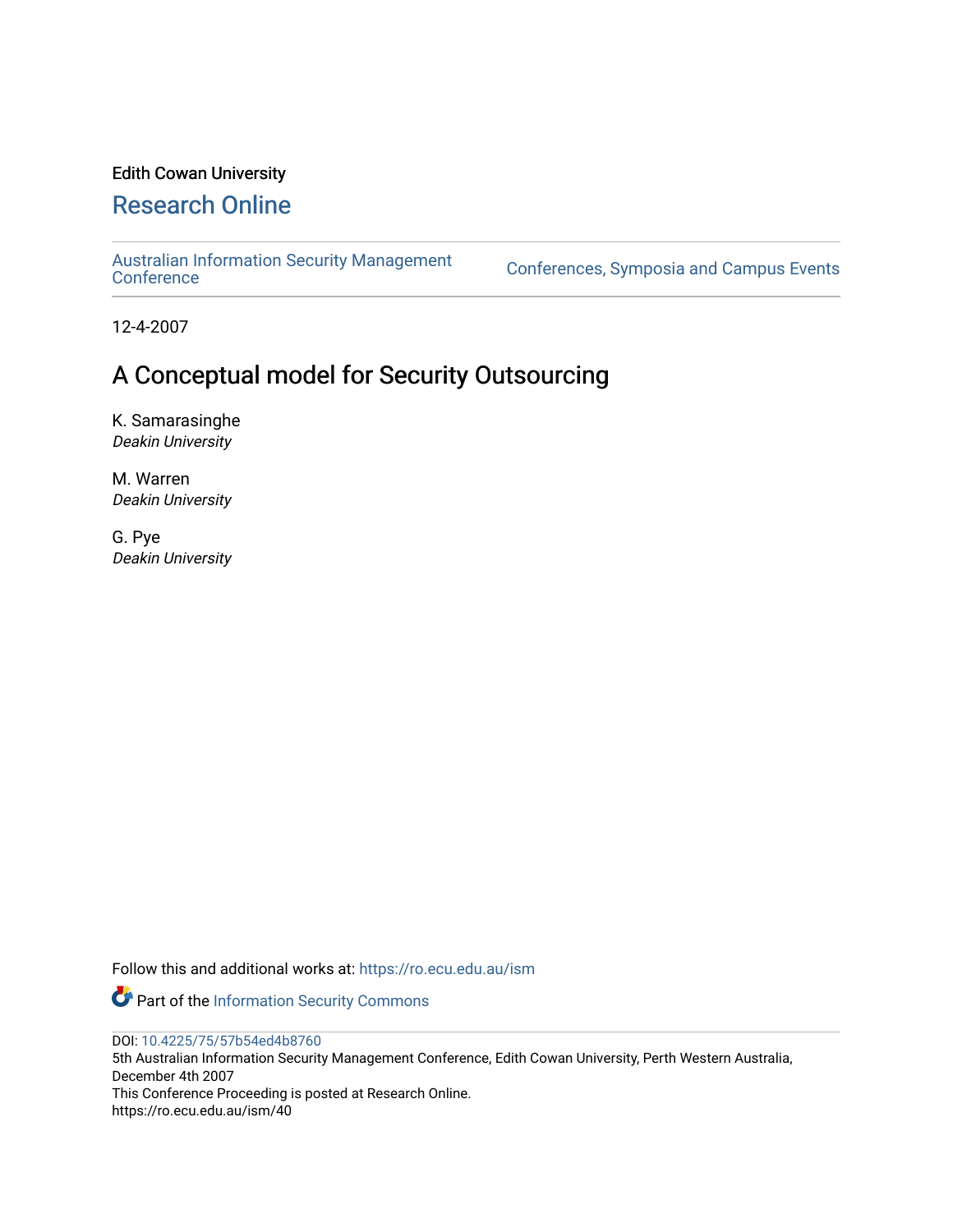### **A Conceptual model for Security Outsourcing**

K.Samarasinghe, M.Warren and G.Pye, School of Information Systems, Faculty of Business and Law, Deakin University, Burwood, Victoria, Australia, 3217 mwarren@deakin.edu.au

#### **Abstract**

*This research analyses the current literature on IT security outsourcing and the organisational attitudes towards this approach to determine the applicability of outsourcing IT security in a commercial environment. A conceptual model is developed as the main goal of research which provides guidance in the process of outsourcing IT security functions to a third-party security service provider. The research conducted has established a complete process for outsourcing IT security.* 

#### *Keywords*

Security Outsourcing and Modelling.

#### **INTRODUCTION**

Businesses and organisations value the consumer information stored in their information systems as it defines the needs of their customers and how they carry out their business. Even though these interconnected Information Systems (IS) have proven to be greatly useful in the domain of worldwide business, it had also left these IS's exposed to a variety of security threats which have evolved at the same pace as the innovations of Information Systems. This had opened up a whole new playground for malicious attackers giving them unauthorized access to valuable information easily (Ketler and Willems, 1999).

Outsourcing is the process of hiring a third party service provider to carry out a non-core business process of an organisation. This allows organisations to focus on their core business processes while a specialised third party takes care of their non-core business functions for a certain price (Ketler and Willems, 1999). The need for securing organisational information systems against evolving security threats is greater than ever. Attempts to facilitate this need have opened the way for outsourcing IT security functions as a manageable low cost solution (Deshpande, 2005). The paper proposes a conceptual model that could be used in making security management decisions.

### *WHAT IS OUTSOURCING?*

Over the years, outsourcing had been defined in a few different ways. Even though most of us today instinctively think about software outsourcing when talking about outsourcing, it has its roots in other aspects of businesses such as human resources and manufacturing (Lee et al., 2003).

Oza et al. (2004) defines outsourcing as a decision taken by an organization to contract-out or sell an organization's software assets, people and/or activities to a third party supplier, who in exchange provides and manages assets and services for monetary returns over an agreed time period.

As identified by Laplante et al. (2004), IT organizations can outsource two basic types of work:

• explicit functions relevant to the operation of IT (for example software development and infrastructure);

• business operations that have direct impact on IT systems (for example, customer call centres and manufacturing).

Traditional outsourcing has focused upon business processes such as physical security, call centres or general IT processes. The next generation of outsourcing focused on specialisation areas within an organisation.

### *SECURITY OUTSOURCING*

Security outsourcing is carried out in the form of Managed Security Services where security functions of an organisation are contracted out to Managed Security Service Providers (MSSP). Some definitions of security outsourcing are presented next.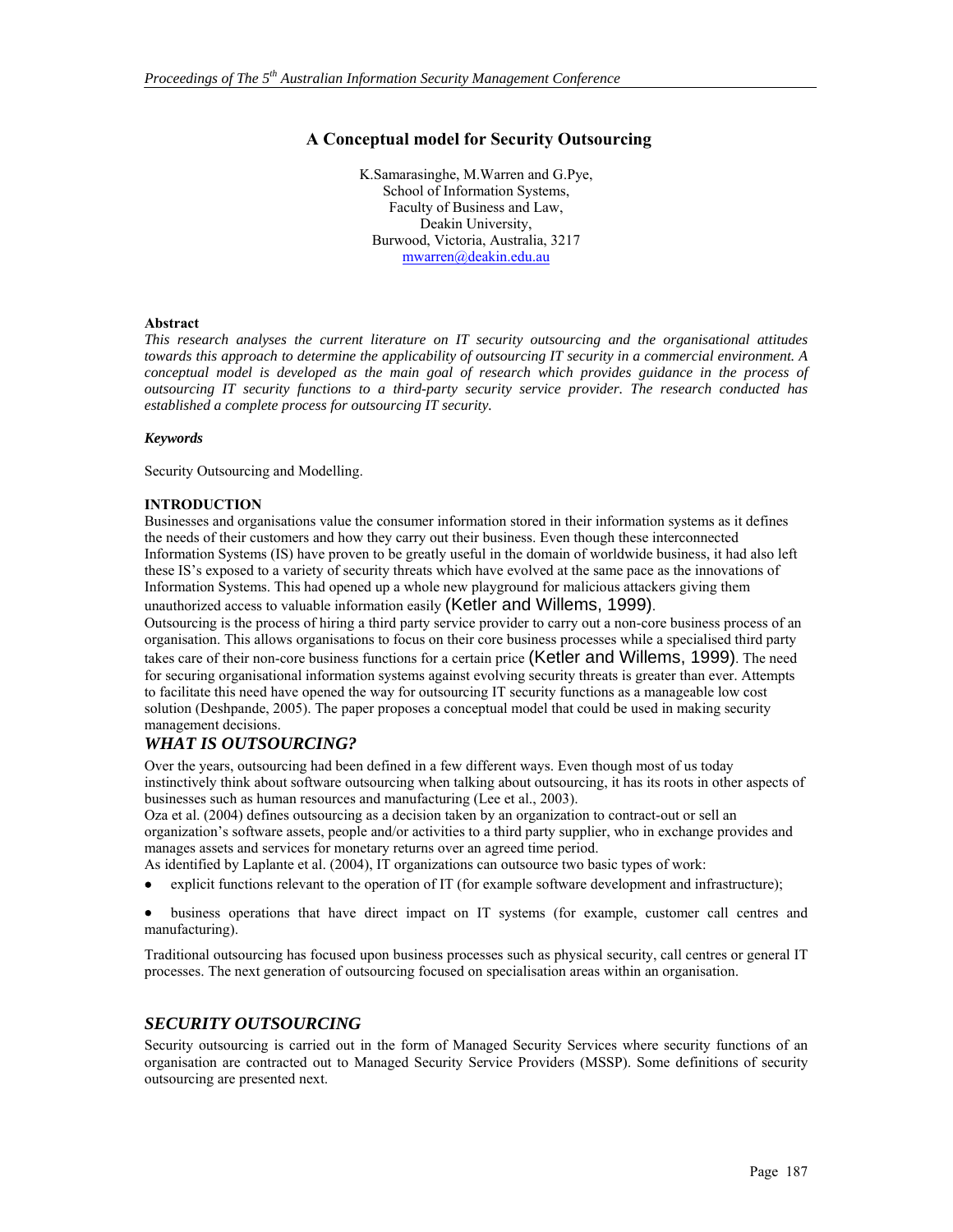According to Andress (2004) in managed security services, the security infrastructure of a client company is overseen or managed by a managed security service provider (MSSP).

Further more, Fenn et al. (2002) defines security outsourcing as it as the transfer of in-house IT security functions to a third party provider.

It is important to note here that security outsourcing is carried out in the form of providing a service. In general outsourcing, there is an end product (i.e. developed software) which concludes the outsourcing contract. However in contrast, security outsourcing is regarded as an ongoing management process as it provides services to the clients rather than a clearly defined end product.

*Security outsourcing is an option not only for established businesses, but also for start-up organisations and those entering new lines of business. For established businesses, security outsourcing is economically driven. For start-up organisations or start-up market operations, there is the potential of time minimization by contracting an outsourcing organisation to provide those services immediately (CICA 2003).* 

#### *IT Security Outsourcing Process*

The main goal of the current research is to develop a conceptual model which provides decision making guidance throughout the process of IT security outsourcing. In order to achieve this, the key processes involved in the practice of IT security outsourcing must be identified. Through the analysis of the current key literature on the topic (Allen et al., 2003; Axelrod, 2004; Deshpande, 2005) and the observations of the researcher, the following five processes were identified as the critical steps involved in outsourcing IT security:

- Step 1. Decide whether to outsource IT security or not;
- Step 2. Select a Security Service Provider (SSP);
- Step 3. Prepare a contract/ Service Level Agreement (SLA);
- Step 4. Implement security outsourcing;
- Step 5. Monitor Security Service Provider (SSP).

The following describes each of the five steps in turn that are critical to the outsourcing process and conceptual model:

### **Step 1: Decide Whether to Outsource IT Security or Not**

This step encompasses the most critical decision involved in the whole security outsourcing process, which is determining whether an organisation should manage IT security in-house or to hire a third party security service provider to manage their IT security. Determining the areas of IT security which are vulnerable to security threats and carrying out a feasibility analysis by comparing costs, benefits and risks involved in security outsourcing are the key sub processes involved in this step. If outsourcing IT security is found to be feasible, the remaining steps of IT security outsourcing process are carried out. Otherwise, in-house IT security management is chosen.

### **Step 2: Select a Security Service Provider (SSP)**

Once the feasibility of security outsourcing is established, the next logical step is to seek a viable SSP. Choosing the correct SSP is crucial for the successful implementation of security outsourcing. Even though a number of SSP selection criteria are identified throughout the literature (Allen et al., 2003; Axelrod, 2004; Deshpande, 2005), considerable thought should be given to a few critical factors. Preparing and sending out a Request for Proposal (RFP), evaluating SSP proposals against selection criteria and choosing the final SSP after a detailed analysis of short listed SSP's are the key sub processes involved in Step 2. Once a final SSP is selected, the next step involved in the process is to prepare and agree on a Service Level Agreement.

### **Step 3: Prepare a Service Level Agreement (SLA)**

As with any kind of business relationship, contracts play a vital role in security outsourcing to establish the expectations of organisations and SSP's both. As highlighted previously, Service Level Agreements are commonly used in security outsourcing practices to ascertain the level of service quality expected from SSP's. Step 3 focuses on preparing a SLA, comparing the developed SLA with SSP's SLA and finally to evaluate and negotiate any further requirements or issues relating to the SLA.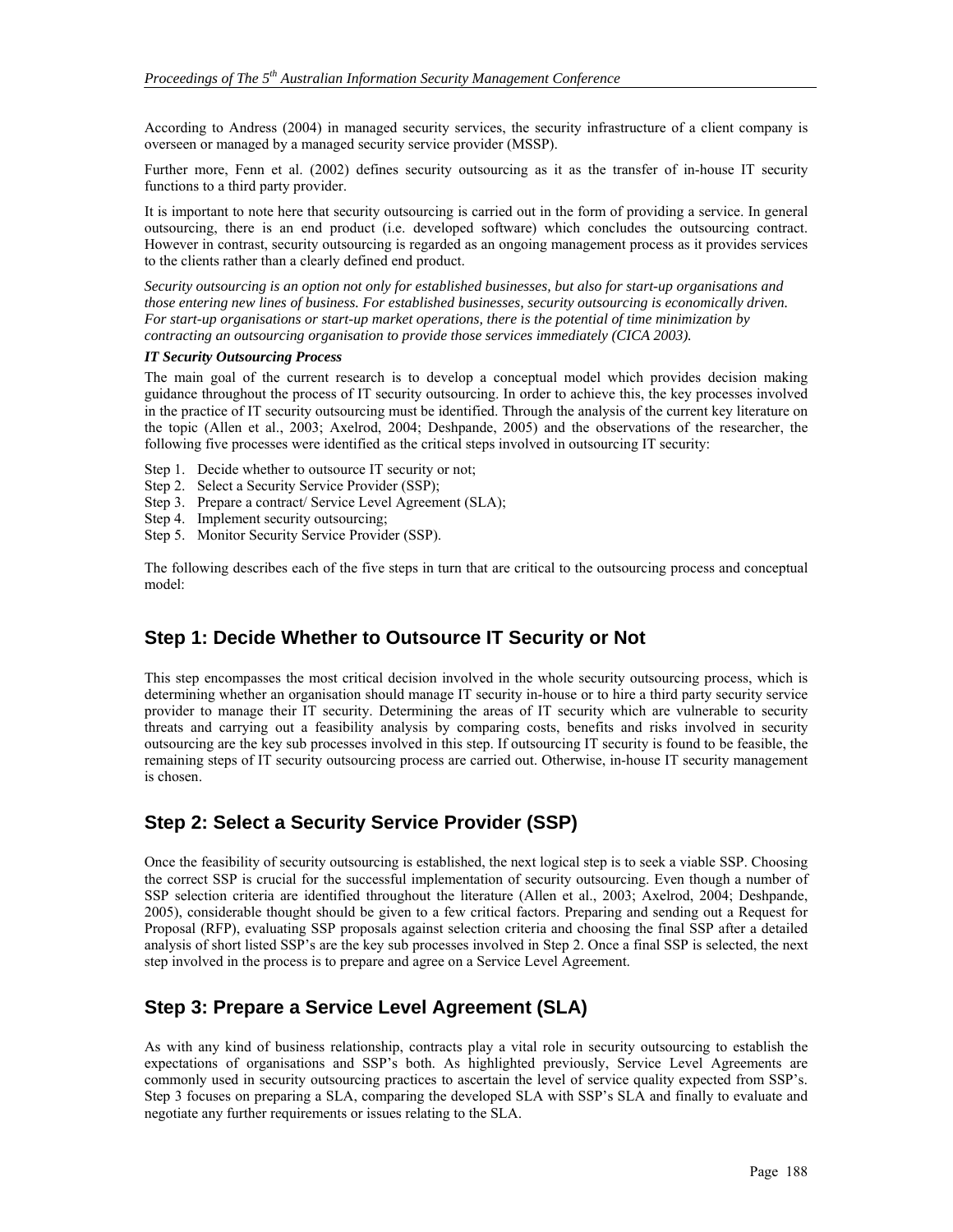## **Step 4: Implement Security Outsourcing**

Once a SLA is developed and agreed on by both the organisation and the SSP, implementation of security services can be carried out. This process comprises of activities such as training, system testing, documentation etc. These activities must be carried out in a planned manner to ensure a successful and effective service implementation. Therefore, Step 4 mainly consists of identifying implementation issues, developing an implementation plan, conducting a post-implementation review and dealing with any issues identified with implementation. Upon completion of this step, the focus moves onto Step 5 which is monitoring SSP.

## **Step 5: Monitor Security Service Provider (SSP)**

Step 5 can be considered as an ongoing process since regular monitoring of the SSP is essential to maintain service requirements and expectations established in Step 3. Regular reports and reviews on service performance prepared by the SSP must be compared against the SLA to verify that initial service level expectations are being met. Continuing with the same SSP and renewing the contract at the end of its term should solely depend on the SSP's ability to meet service levels. Therefore, Step 5 consists of the following sub processes: identifying issues with reporting requirements; evaluating service levels with essential criteria and determining the renewing or termination of SSP contract.

This framework formed the basis of the conceptual model described with the paper.

### *CONCEPTUAL MODEL BACKGROUND*

There are numerous modelling techniques and languages available for representing complex processes and the decisions involved in them. In terms of the models used for the conceptual model, the authors focussed upon:

- flow charts;
- data flow diagrams.

The authors decided to use these modelling approaches in order to model the complexity related to outsourcing. The authors also decided not just to use a single approach but a hybrid approach containing both approaches.

#### *Flow Charts*

Chapin (1971) defines flow charts as,

*"…a means of portraying, in graphic form, a sequence of specified operations performed on identified data."* 

Flowcharts have their origins in describing the representation of computer systems/programs and were used to communicate the operations of computer systems/ programs to people who are not familiar with computer use. Flow charts made it easy for the describer to explain the workings of such processes visually to the person who wants to learn them (Chapin, 1971).

Flowcharts are one of the earliest representation tools for physical systems and are still used very commonly to visually describe physical procedures (Hawryszkiwycz, 2001). Flowcharting technique uses a finite set of symbols to represent system components (i.e. physical hardware devices, information stores) as well as processes. When drawing flowcharts, physical system components are represented by flowchart symbols and then information flows between these components are marked according to the system (Hawryszkiwycz, 2001). The flowcharts can be used to model the logic behind the security outsourcing decisions.

# **Data Flow Diagrams (DFD)**

As defined by Hofer et al. (1999), a data flow diagram is a graphical tool that allows analysts and users to depict the flow of data in information systems. The system that is being modelled can be either: physical; logical; manual or computer-based.

Data Flow Diagrams mainly use four kinds of symbols to represent system components which are processes, data stores, data flows and external entities. A key concept of data flow diagrams is their ability to decompose a process. A DFD for a process or a system starts off by drawing a Context Diagram. It is an overview of a system that shows the system boundaries, external entities that interact with the system, and the major information flows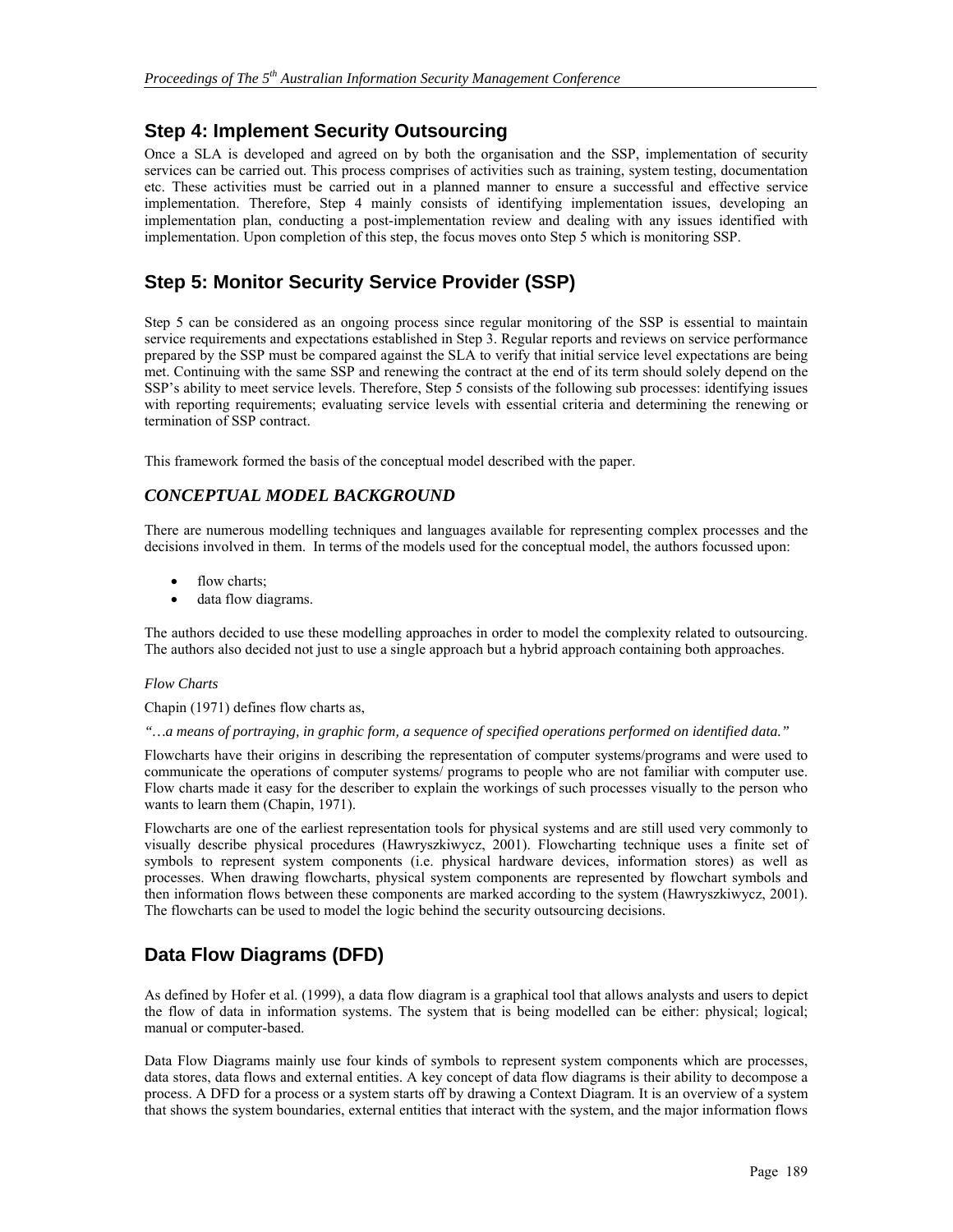interacting between the entities and the system (Hoffer et al., 1999). This context diagram is then decomposed to a Top-level DFD or Level 0 DFD. This level shows the major processes of the system along with the data flows and data stores at a high level of detail. Further, each of the processes identified in the top-level DFD can then be decomposed into more detailed DFD's (Hawryszkiwycz, 2001; Hoffer et al., 1999). The DFDs can be used to model the detail contained within any security outsourcing decisions.

### *CONCEPTUAL MODEL DIAGRAM MAPPING*

Г

Since the development of the conceptual model for outsourcing IT security was carried out using a hybrid modelling approach, a means for mapping between the steps of outsourcing IT security and the corresponding sections of the conceptual model. Table one lists all the steps involved in the conceptual model process of IT security outsourcing presented previously that was developed and each step is linked with a corresponding flowchart and DFD.

| <b>Steps Involved in IT security Outsourcing</b>                                   |
|------------------------------------------------------------------------------------|
| 1.0: Decide Whether to Outsource IT Security or<br><b>Not</b>                      |
| 1.1 Risk Analysis                                                                  |
| 1.2: Determine Feasibility of In-house or Outsourced<br><b>Security Management</b> |
| 1.2.1 Determine Costs of In-house Security<br>Management                           |
| 1.2.2 Determine Costs and Benefits of Outsourcing<br><b>IT Security</b>            |
| 1.2.3: Determine Main Risks of Outsourcing Security                                |
| 1.2.4 Compare Costs, Benefits and Risks                                            |
| 2.0: Select a Security Service Provider                                            |
| 2.1: Prepare and Send Out a Request for Proposal<br>(RFP)                          |
| 2.2: Evaluate SSP Proposals                                                        |
| 2.3: Negotiate and Clarify Any Issues or<br>Requirements                           |
| 3: Prepare and Evaluate a Service Level<br><b>Agreement (SLA)</b>                  |
| 3.1: Prepare a SLA                                                                 |
| 3.2: Compare Client's SLA with Provider's SLA                                      |
| 3.3: Evaluate and Agree on SLA                                                     |
| 4.0: Implement Security Outsourcing                                                |
| 4.1: Identify Implementation Activities                                            |
| 4.2: Identify Common Problems Relating to<br>Implementation                        |
| 4.3: Prepare an Implementation Plan                                                |
| 4.4: Carry Out Implementation According to Plan                                    |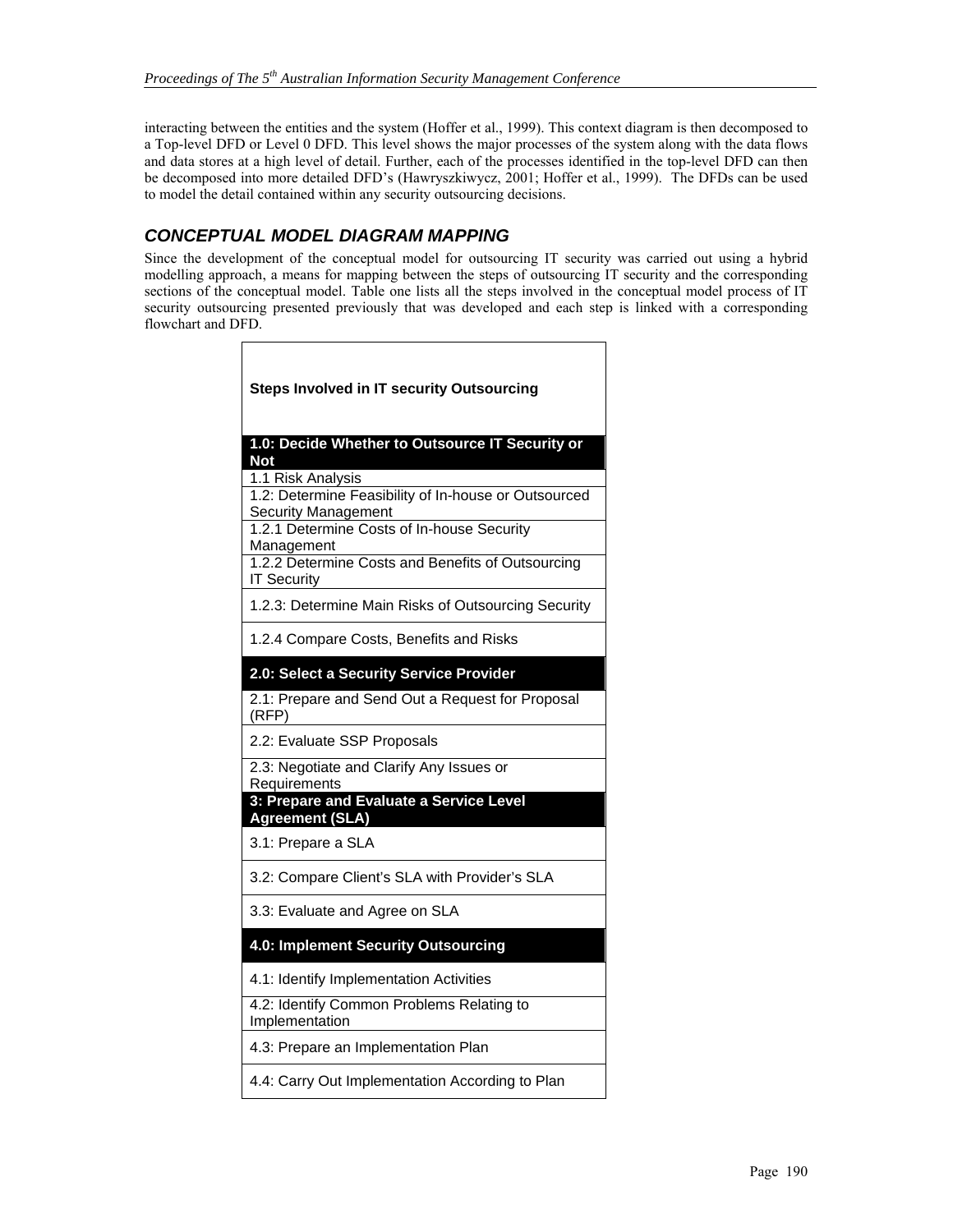| 4.5: Conduct a Post-implementation Review                                       |
|---------------------------------------------------------------------------------|
| 4.6: Communicate Implementation Issues and<br><b>Negotiate Resolutions</b>      |
| 5.0: Monitor Security Service Provider                                          |
| 5.1: Analyse Regular Reviews and Reports                                        |
| 5.2: Identify Issues with Reporting and Modify<br><b>Reporting Requirements</b> |
| 5.3 Verify If Terms of SLA are met                                              |
| 5.4: Make Necessary Changes to SLA and Notify<br>SSP                            |
| 5.5: Terminate Contract with SSP                                                |
| 5.6: Renew Contract with SSP and Review SLA                                     |

### **Table 1 – Mapping of security outsourcing steps**

An example flowchart can be found in Figure 1 and an example DFD can be found in Figure 2. Each step of the model would have a corresponding flowchart and DFD.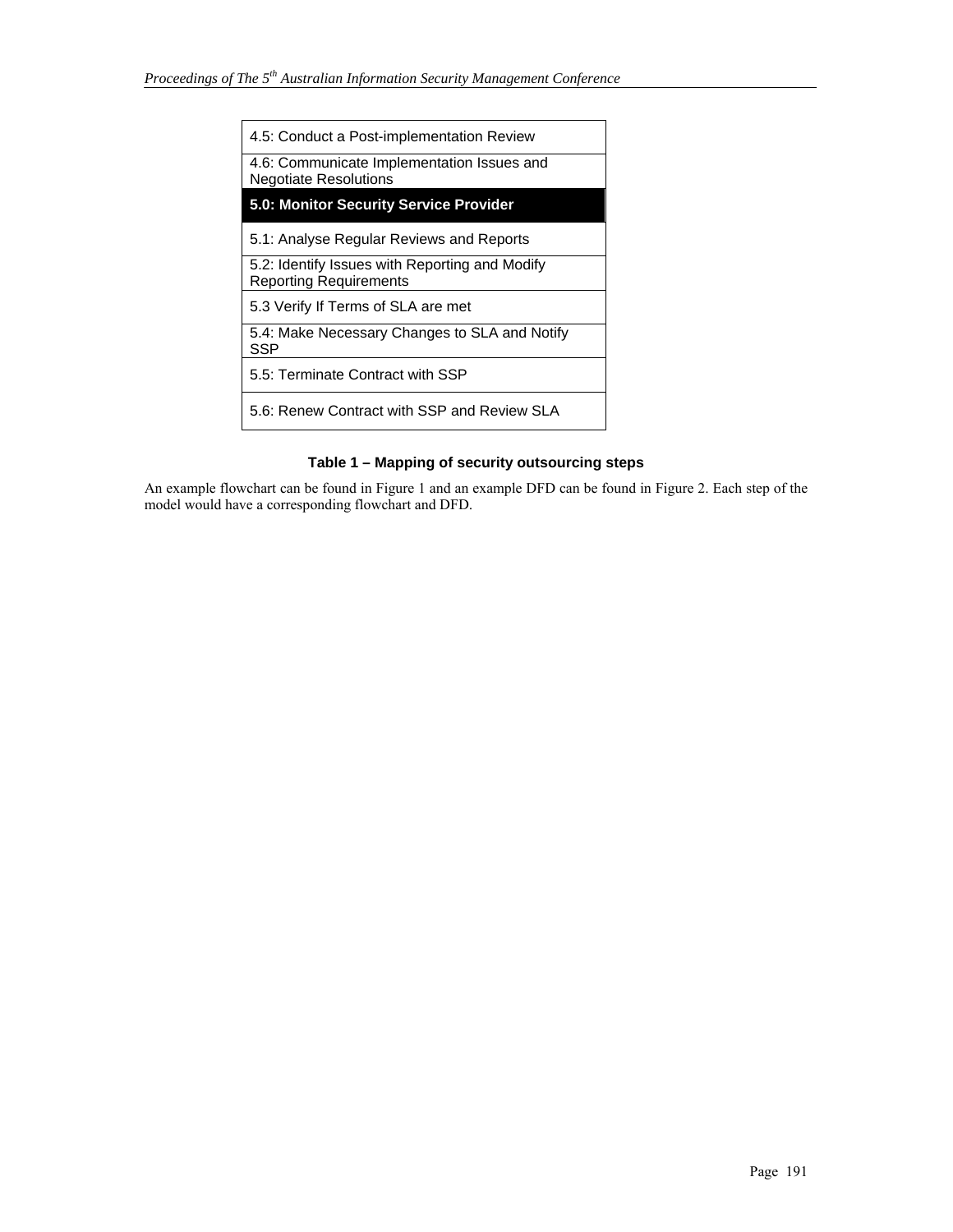

Estimate cost to acquire new

Estimate cost to hire new staff/ train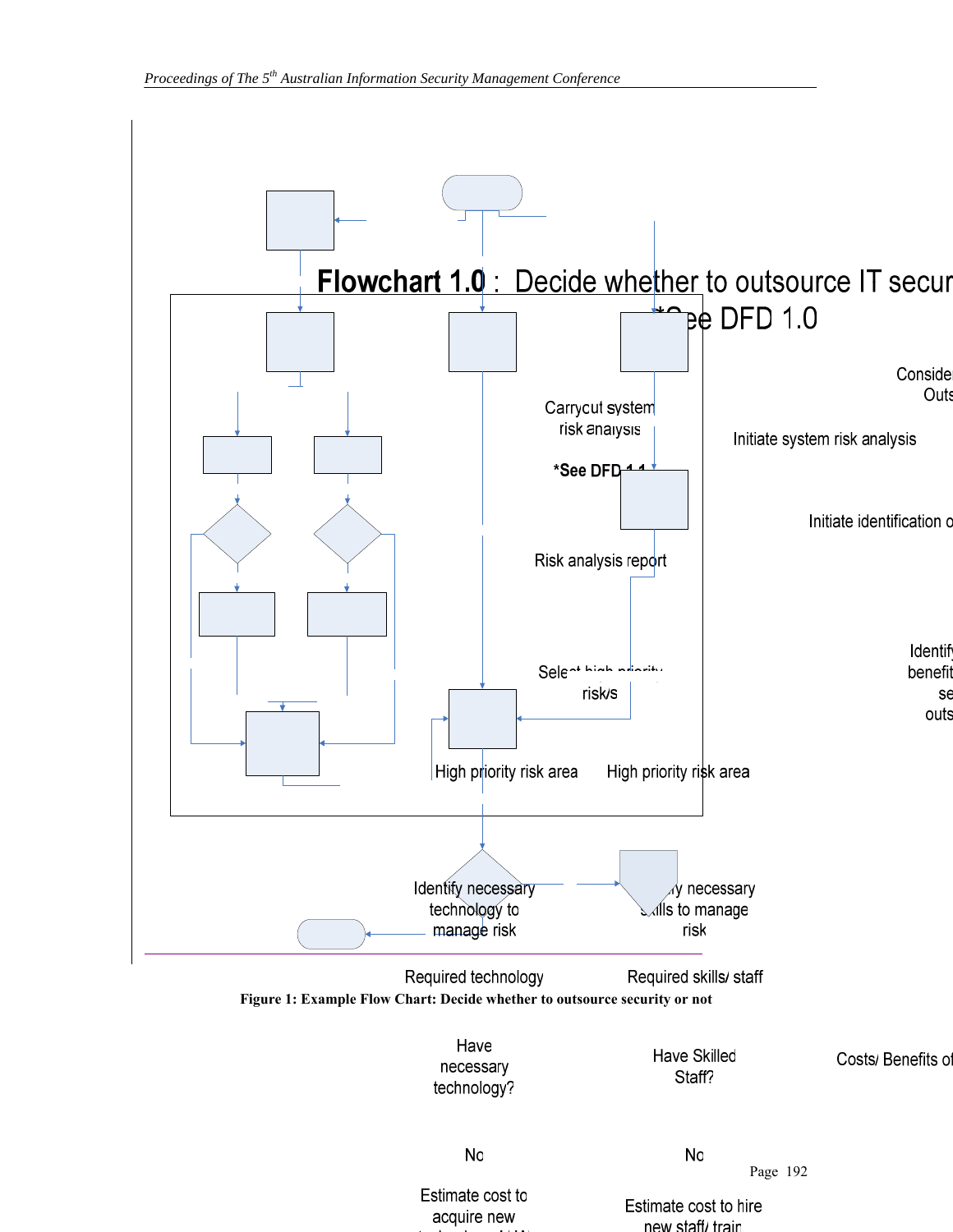

**Figure 2: Example Data Flow Diagram**